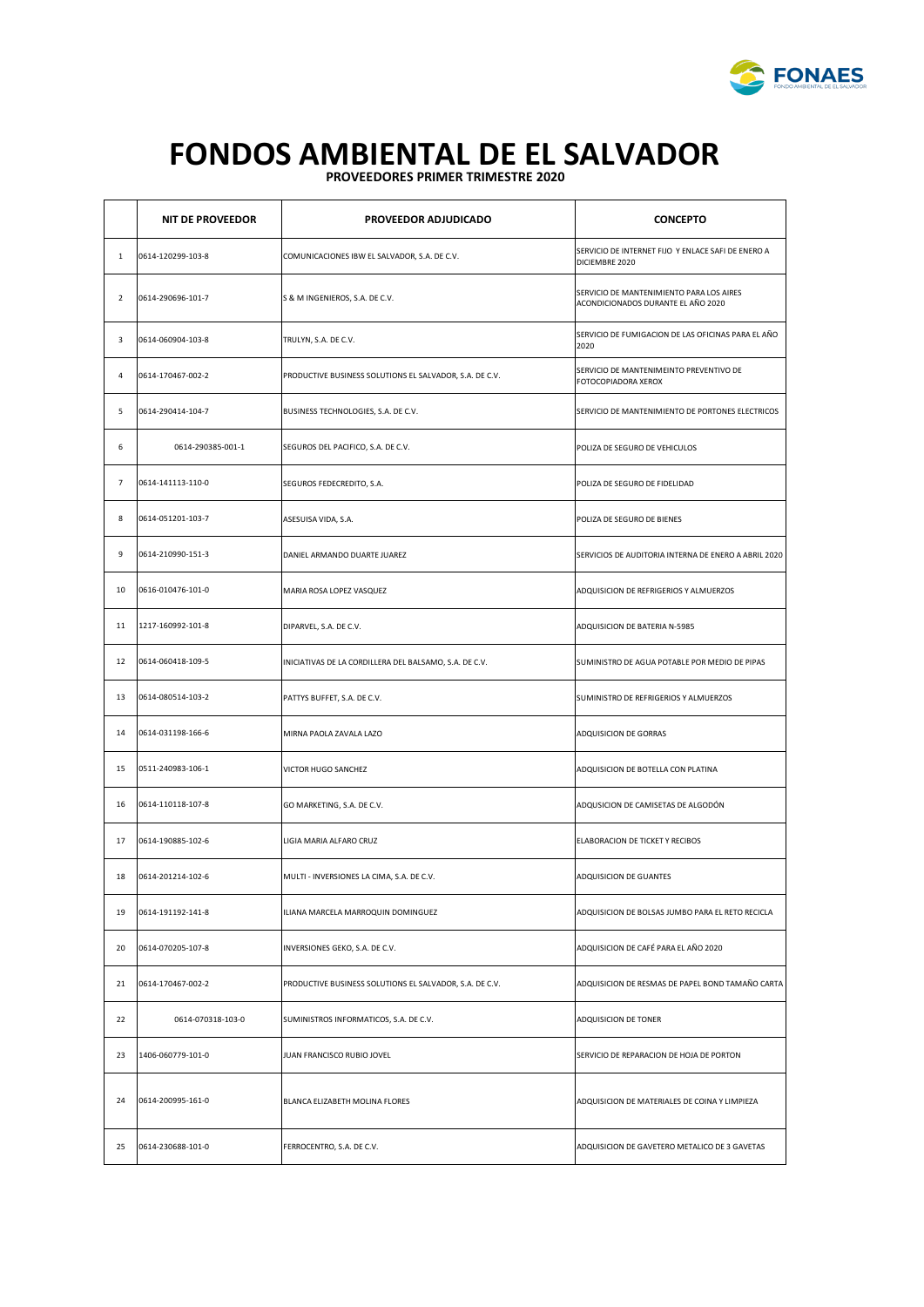

## **PROVEEDORES PRIMER TRIMESTRE 2020 FONDOS AMBIENTAL DE EL SALVADOR**

|    | <b>NIT DE PROVEEDOR</b> | PROVEEDOR ADJUDICADO                      | <b>CONCEPTO</b>                                                                        |
|----|-------------------------|-------------------------------------------|----------------------------------------------------------------------------------------|
| 26 | 0614-231157-001-0       | EDITORIAL ALTAMIRANO MADRIZ, S.A. DE C.V. | SUSCRIPCION ANUAL DE EL DIARIO DE HOY                                                  |
| 27 | 0614-221199-106-3       | MARTELL, S.A. DE.C.V.                     | MANTENIMIENTO PREVENTIVO DE VEHICULOS<br><b>INSTITUCIONALES</b>                        |
| 28 | 1006-120654-001-4       | MARIA GUILLERMINA AGUILAR JOVEL           | ADQUISICION DE PAPEL TOALLA Y PAPEL HIGIENICO                                          |
| 29 | 0614-160577-109-7       | MOISÉS RIVAS ZAMORA                       | ADQUISICION DE MATERIALES DE OFICINA                                                   |
| 30 | 0614-230803-103-0       | RZ, S.A. DE C.V.                          | ADQUISICION DE MATERIALES DE OFICINA                                                   |
| 31 | 0614-090294-106-0       | DPG, S.A. DE C.V.                         | ADQUISICION DE MATERIALES DE OFICINA                                                   |
| 32 | 0904-041256-001-6       | <b>NOE ALBERTO GUILLEN</b>                | ADQUISICION DE MATERIALES DE OFICINA                                                   |
| 33 | 0614-020799-102-1       | TELECOMODA, S.A. DE C.V.                  | RENOVACION DE LINEAS TELEFONICAS MOVILES Y FIJA<br><b>DURANTE 18 MESES</b>             |
| 34 | 0614-080280-101-5       | ANA RUTH CANALES BARRIENTOS               | ENMARCADO DE FOTOGRAFIA DE PRESIDENTE Y PRIMERA<br>DAMA                                |
| 35 | 0510-150891-101-6       | ÁLVARO ANTONIO RIVAS MORALES              | SERVICIOS DE JORNALES                                                                  |
| 36 | 0511-120569-102-7       | JOSE FABIO GONZALEZ CHAVEZ                | PAGO POR TRANSPORTE DE JUMBOS CON BOTELLAS PET                                         |
| 37 | 0817-010591-101-9       | MIGUEL ARTURO GUILLEN MEJIA               | SERVICIO DE LIMPIEZA PARA LOS VEHICULOS<br>INSTITUCIONALES                             |
| 38 | 0614-121114-104-7       | THE COFFEE NET, S.A. DE C.V               | ADQUISICION DE PRODUCTOS PARA APOYO A LOS<br>ALBERGUES POR LA CUARENTENA               |
| 39 | 0614-070911-102-5       | CINCO SENTIDOS EL SALVADOR, S.A. DE C.V.  | ADQUISICION DE AGUA EMBOTELLADA PARA SER<br>ENTREGADA EN ALBERGUEZ                     |
| 40 | 0614-041215-107-9       | TRANSERVICES PF, S.A. DE C.V.             | SERVICIO DE TRANSPORTE PARA TRASLADAR VIVERES A LOS<br><b>ALBERGES</b>                 |
| 41 | 0615-250467-101-8       | JOSE ELMER SANCHEZ                        | ELABORACION DE BOCETOS PARA CENTROS ESCOLARES DEL<br>MUNICIPIO DE SANTIAGO TEXACUANGOS |
| 42 | 0515-231081-105-2       | RIVALDO ALONSO FLORES CLAVEL              | ELABORACION DE BOCETOS PARA CENTROS ESCOLARES DEL<br>MUNICIPIO DE SANTO TOMAS          |
| 43 | 0503-141061-001-8       | BALTAZAR DIAZ HENRIQUEZ                   | ADQUISICION DE BOCINA CON BLUETHOOT                                                    |
| 44 | 0614-250789-101-3       | CALCULADORAS Y TECLADOS, S.A. DE C.V      | ADQUISICION DE FOTOCOPIADORA                                                           |
| 45 | 0614-130594-103-9       | BUSINESS CENTER, S.A. DE C.V.             | ADQUISICION DE MATERIALES DE OFICINA                                                   |
| 46 | 0614-231268-104-9       | MARITZA ELIZABETH GUARDADO ENAMORADO      | ADQUISICION DE CHALECOS Y GORRAS                                                       |
| 47 | 0614-160814-103-5       | COLOR INK, S.A. DE C.V.                   | SERVICIO DE ELABORACION DE JUEGOS DE MESA                                              |